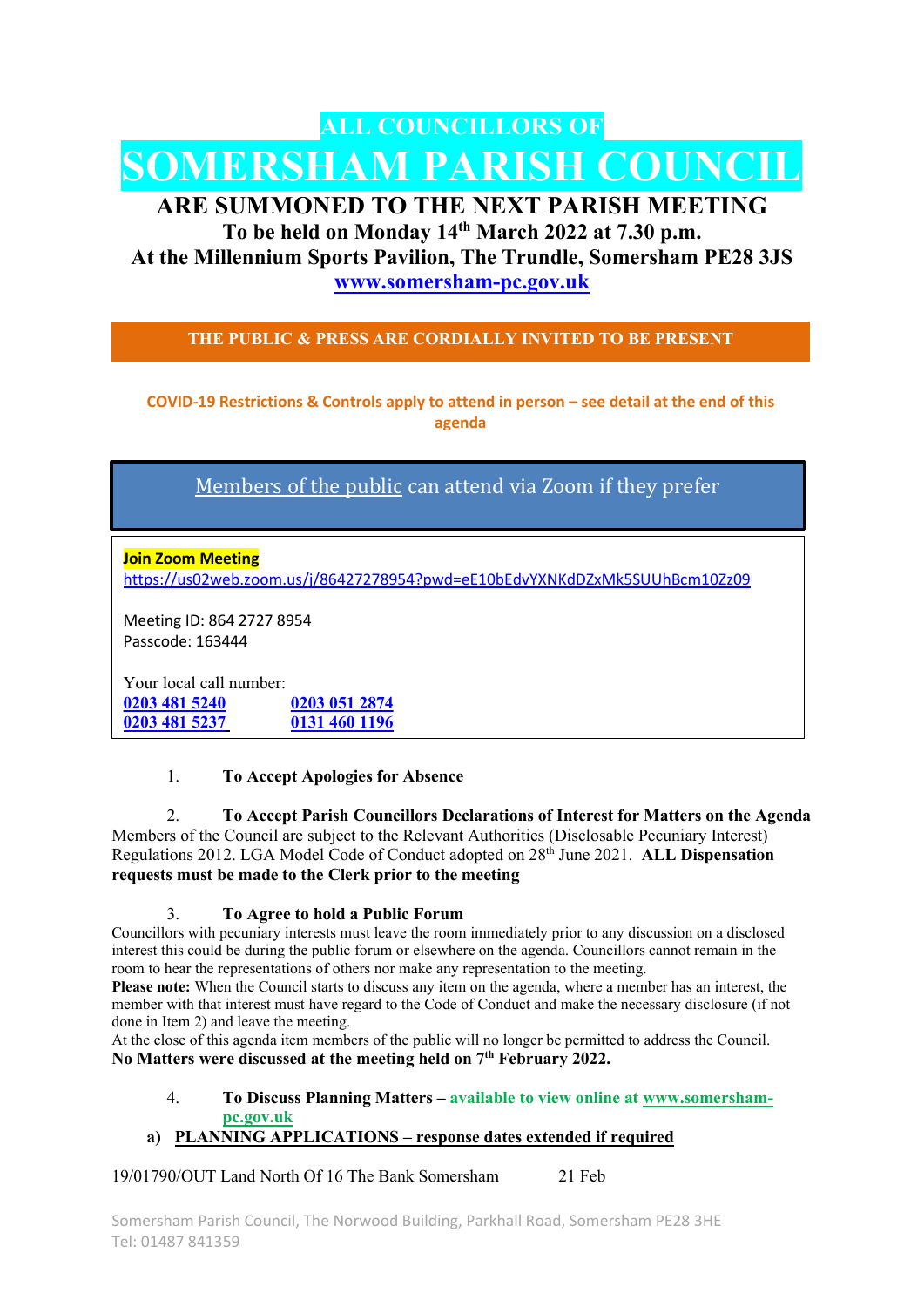Application for outline planning permission for a phased development of up to 145 dwellings and associated access, approval sought for access, layout and landscaping with scale and appearance reserved, on land North of the Bank. Noise and lighting statement submitted

| 21/02837/LBC   | 99 High Street Somersham PE28 3EE<br>Erection of illuminated and non-illuminated signs to the exterior of the<br>building                                                                                                                                                                                                                                                                                                                                                                   | 2 March  |
|----------------|---------------------------------------------------------------------------------------------------------------------------------------------------------------------------------------------------------------------------------------------------------------------------------------------------------------------------------------------------------------------------------------------------------------------------------------------------------------------------------------------|----------|
| 22/00344/HHFUL | 31 Feoffees Road Somersham Huntingdon<br>Extension to rear of bungalow to form larger lounge                                                                                                                                                                                                                                                                                                                                                                                                | 8 March  |
| 21/02861/FUL   | Land West Of East View To Llala Parkhall Road Somersham<br>Change of Use of Land for the creation of 6no. Gypsy/Traveller pitches<br>comprising the siting of 1no. Mobile Home, 1 no. Touring Caravan, and<br>formation of hardstanding area, per pitch                                                                                                                                                                                                                                     | 10 March |
|                | CCC/21/088/FUL - Envar Composting Ltd St Ives Road, Somersham, PE28 3BS<br>Demolition of in-vessel compost buildings/tunnels and ancillary<br>development; construction of a dry anaerobic digestion (AD) facility, pellet<br>fertiliser facility, healthcare waste energy recovery facility, waste transfer<br>station, vehicle re-fuelling station, biomass storage building, surface water<br>storage lagoons, extension to concrete pad and ancillary development<br>including car park | 19 April |

#### b) PLANNING APPROVED

21/02674/HHFUL 24 Bishops Road Somersham PE28 3HP Single storey front, side and rear extensions

#### c) PLANNING CORRESPONDENCE

Email – Connor Chamberlain, Living Space Housing – Proposal for Affordable Housing Scheme in Somersham. Proposed Mr Chamberlain will speak during the public forum.

#### Huntingdonshire DC – Street naming & numbering

Allocation of addressing to 45 new dwellings at St Ives Road, Somersham.

To Be Known As:

 $1 - 51$  (odds, excluding 13)

NEWLANDS WAY SOMERSHAM HUNTINGDON PE28 3FS

 $2 - 40$  (evens)

NEWLANDS WAY SOMERSHAM HUNTINGDON PE28 3FS

#### Allocation of addressing to a new mobile home at Rosefield, Parkhall Road, Somersham.

To Be Known As: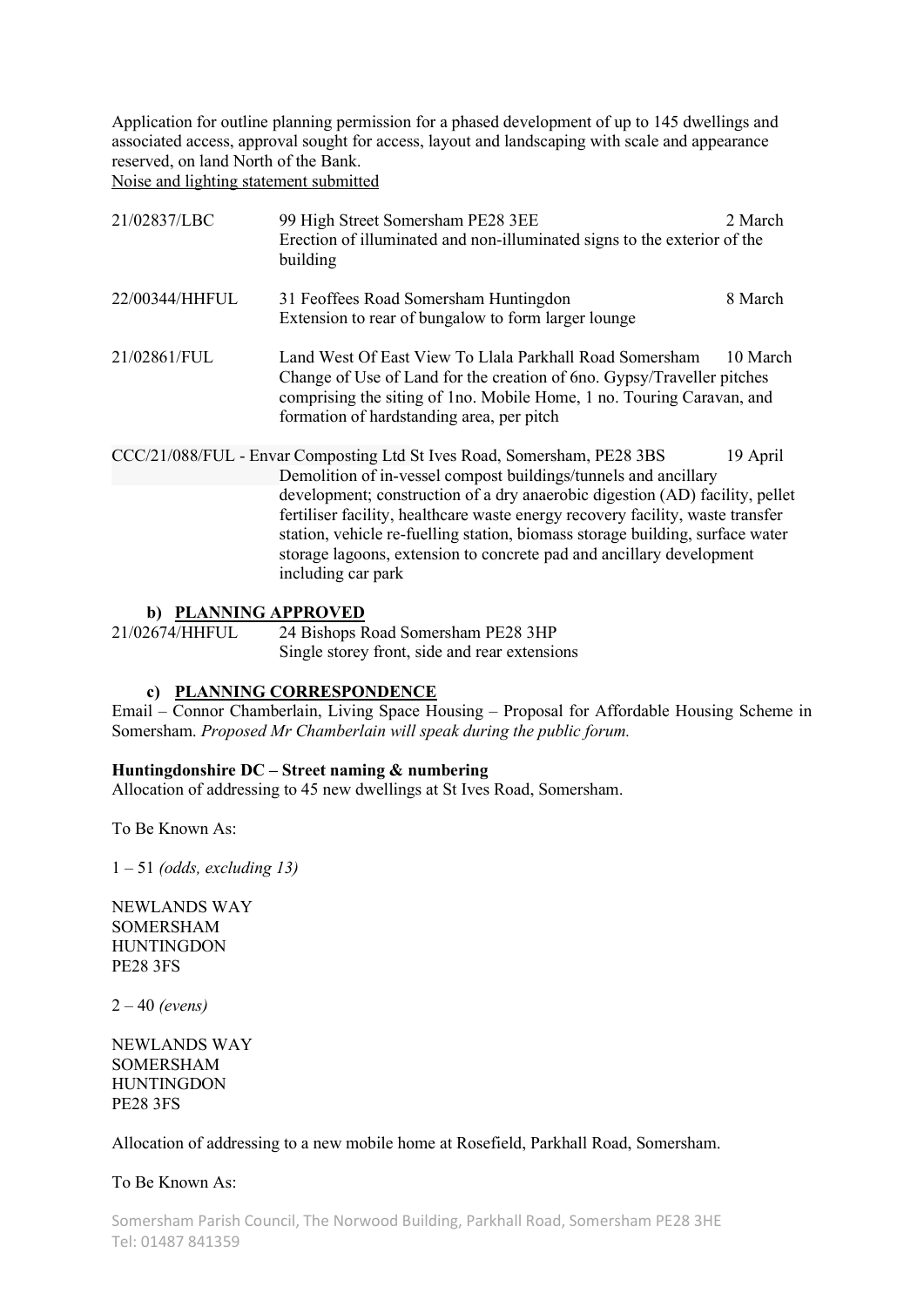ROSEFIELD PARKHALL ROAD SOMERSHAM

- 5. To Approve the Minutes of the Meeting held  $7<sup>th</sup>$  February 2022
- 6. To Accept the Police Report
- 7. To Receive a Report from the District & County Councillor Steve Criswell
- 8. To Accept the Parish Clerk's Report Inc.

#### Matters Arising Report & Updates:

#### Correspondence emailed to councillors:

- i. RSN online updates
- ii. CAPALC bulletin & NALC CEO bulletins
- iii. Neighbourhood Alerts
- iv. Huntingdonshire District Council Elections pack May 2022
- v. Huntingdonshire District Council Adoption of the Local Government Association Model Code of Conduct 2020

#### 9. INFORMATION ONLY – To Confirm the Current Office Staff in Post

- Penelope Bryant, Parish Clerk/RFO
- $\triangleright$  Irene Healiss, Succession Clerk (started 2<sup>nd</sup> March 2022)
- $\triangleright$  Anna Chivers, Timebank Co-Ordinator (started 7<sup>th</sup> January 2022)
- $\triangleright$  Alexander Scriven, Administrator

#### 10. Connections Youth Bus update

The Connections Bus project are suffering from qualified staff shortages. They anticipate the youth bus being available for Somersham in September 2022

#### 11. To Consider Suitable locations for Young People to Gather and Socialise

#### 12. To Discuss Finance & Risk Management Matters including: -

- a. To Agree the Monthly Accounts
- b. To Approve the Quarter 3 Budget 2021-2022
- c. To Approve the CAPALC Affiliation Fee for 2022-2023  $@$  £793.54 including the £50 DPO scheme cover
- 13. To Discuss Highway Matters including Public Footways Repairs/ Maintenance 13.1 to Discuss and consider the cost to purchase and install self-righting night owl bollards for Chatteris Road

13.2 Community Roadwatch – Mr McCandless email – Cllr suggestions for the July funding bid

13.3 LHI Bid 2022-23 – update Cllr Sutton

14. To Consider Works to the Tarmac Footpath at the Lake Area

#### 15. To Accept Reports of Meetings attended by Parish Councillors

4B